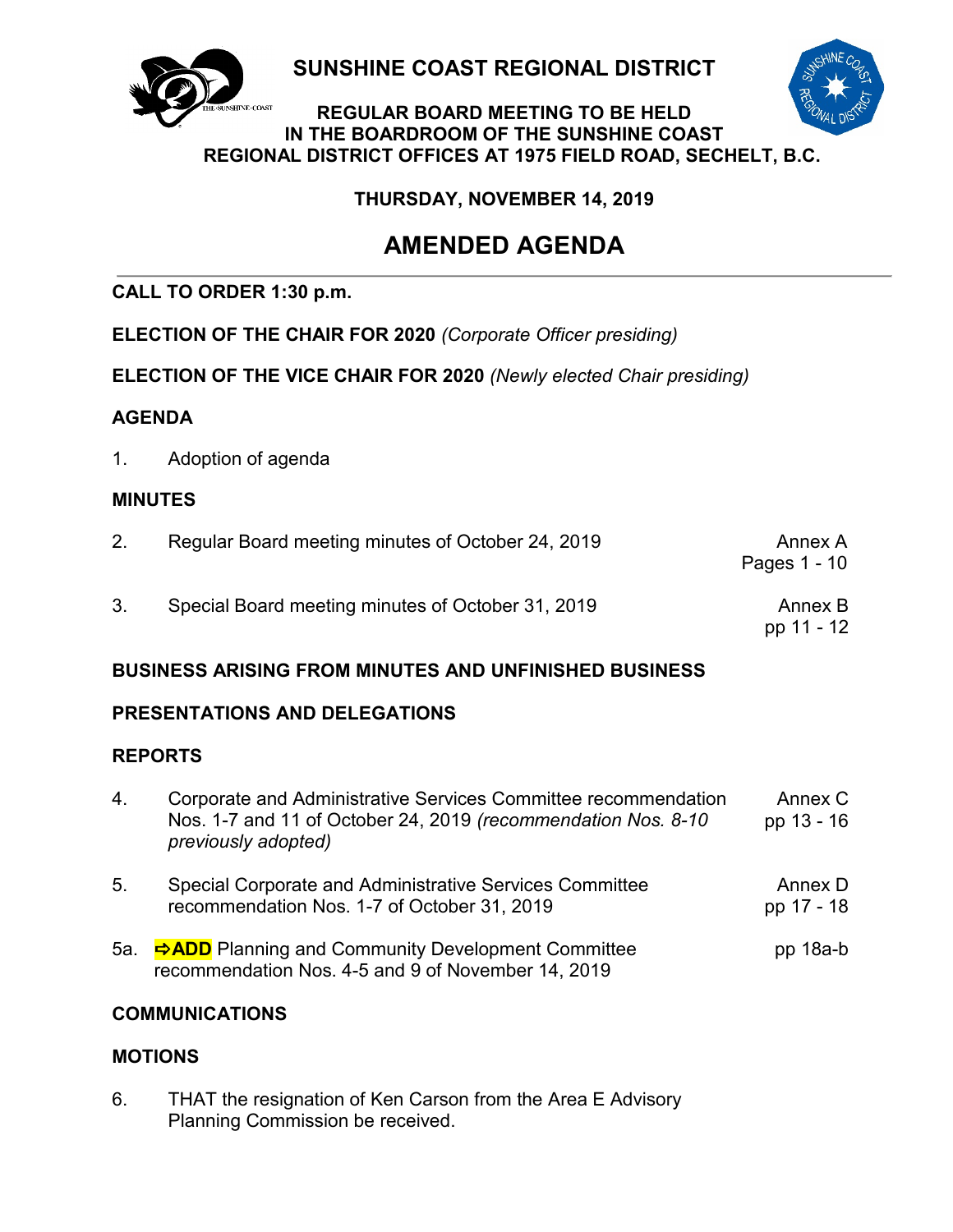#### **BYLAWS**

### **DIRECTORS' REPORTS** Verbal

#### **NEW BUSINESS**

7. Youth Engagement **Verbal** 

#### **IN CAMERA**

THAT the public be excluded from attendance at the meeting in accordance with Section 90 (1) (a), (c), (d), (k) and 2(b) of the *Community Charter* – "personal information about an identifiable individual…", "labour relations or other employee relations", "the security of the property of the municipality", "negotiations and related discussions respecting the proposed provision of a municipal service…", "the consideration of information received and held in confidence relating to negotiation between the municipality and a provincial government or the federal government or both, or between a provincial government or the federal government or both and a third party".

### **ADJOURNMENT**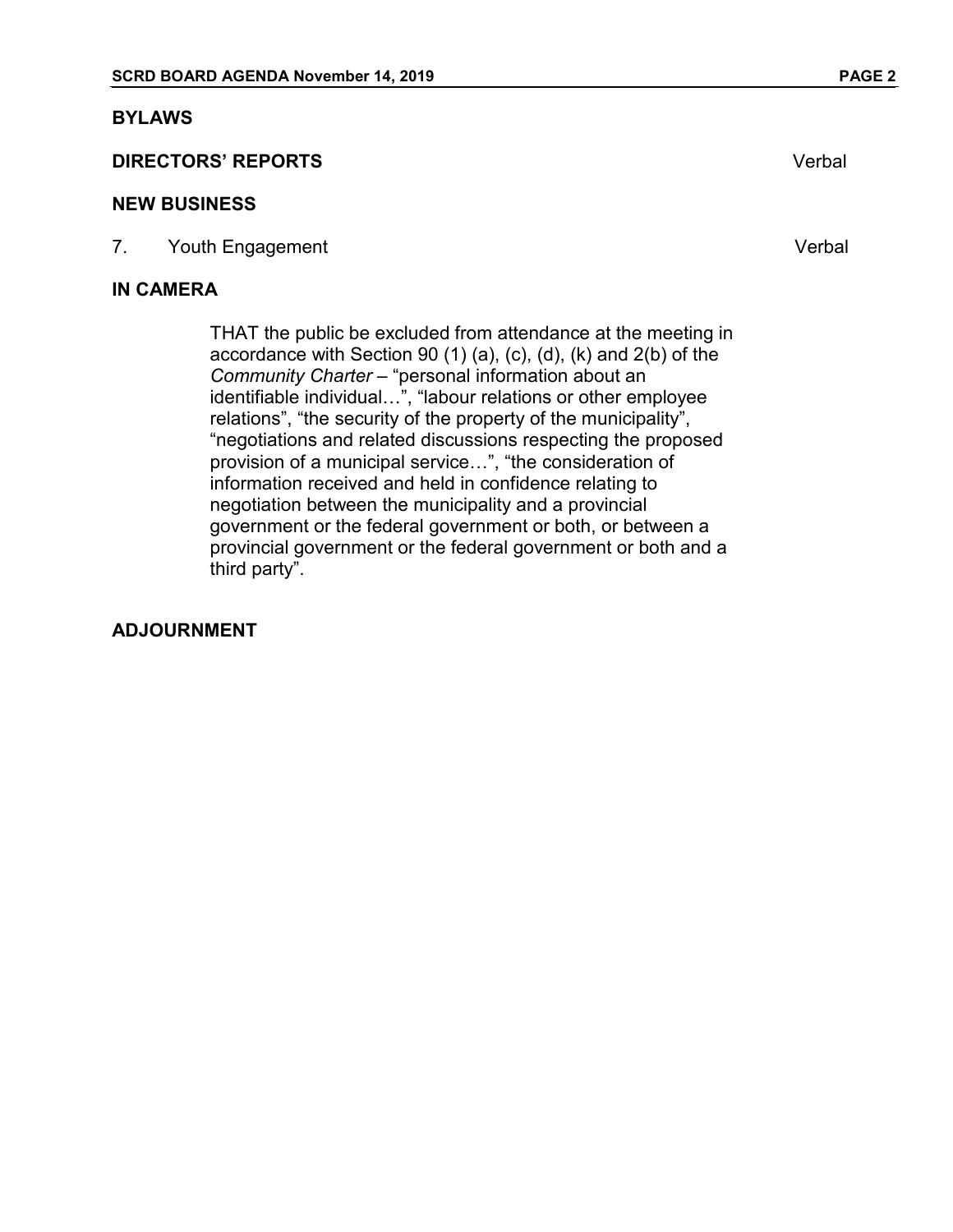#### **Direct to Board from Planning and Community Development Committee, November 14, 2019 Page 1**

**Recommendation No. 4** *Provincial Referral CRN00088 for Log Handling, Storage (A & A Trading Ltd)*

THAT the report titled Provincial Referral CRN00088 for Log Handling, Storage (A & A Trading Ltd) be received;

AND THAT the following comments be forwarded to Pacificus Biological Services Ltd for A & A Trading Ltd:

Subject to the following conditions, the Sunshine Coast Regional District has no objection to the proposed log handing facility located at East Glacial Creek, Provincial Referral Number 2412101:

- a. SCRD will require a building permit if any structures are to be constructed to access the moorage facility.
- b. Implement shíshálh Nation Best Management Practices for building and maintaining moorage facilities to protect the foreshore ecosystems.
- c. An environmental monitor be on-site during the construction, operation and decommissioning of the site.
- d. Any Species at Risk, regionally significant species and their Critical Habitat in or near the tenure area should be identified and protected.
- e. Water quality should not be impacted by log handling, maintenance or construction activities, materials or fuel storage.
- f. Update the management plan to include:
	- Ongoing collection and removal of floating debris.
	- Measures to address potential navigational concerns resulting from escaped logs or related wood debris and the collection of any lost wood debris in the project management plan.
	- **Measures to protect recreational and visual values.**
	- A bio-inventory of the unnamed creeks and Riparian Areas within proximity of the project area.
	- The timing window for nesting birds.
- g. Complete restoration of the tenure area should be undertaken upon closure of the log booming sites, including the removal of all infrastructure, industrial equipment and potential contaminates to be disposed of in accordance with all provincial and SCRD regulations at the time.
- h. Conduct consultation with nearby tenure holders to seek and address concerns.
- i. Ensure that shíshálh Nation's comments are addressed and that any work undertaken complies with the *Heritage Conservation Act*.

AND THAT comments from the SCRD Natural Resources Advisory Committee and the Egmont / Pender Harbour Advisory Planning Commission be provided to the Ministry;